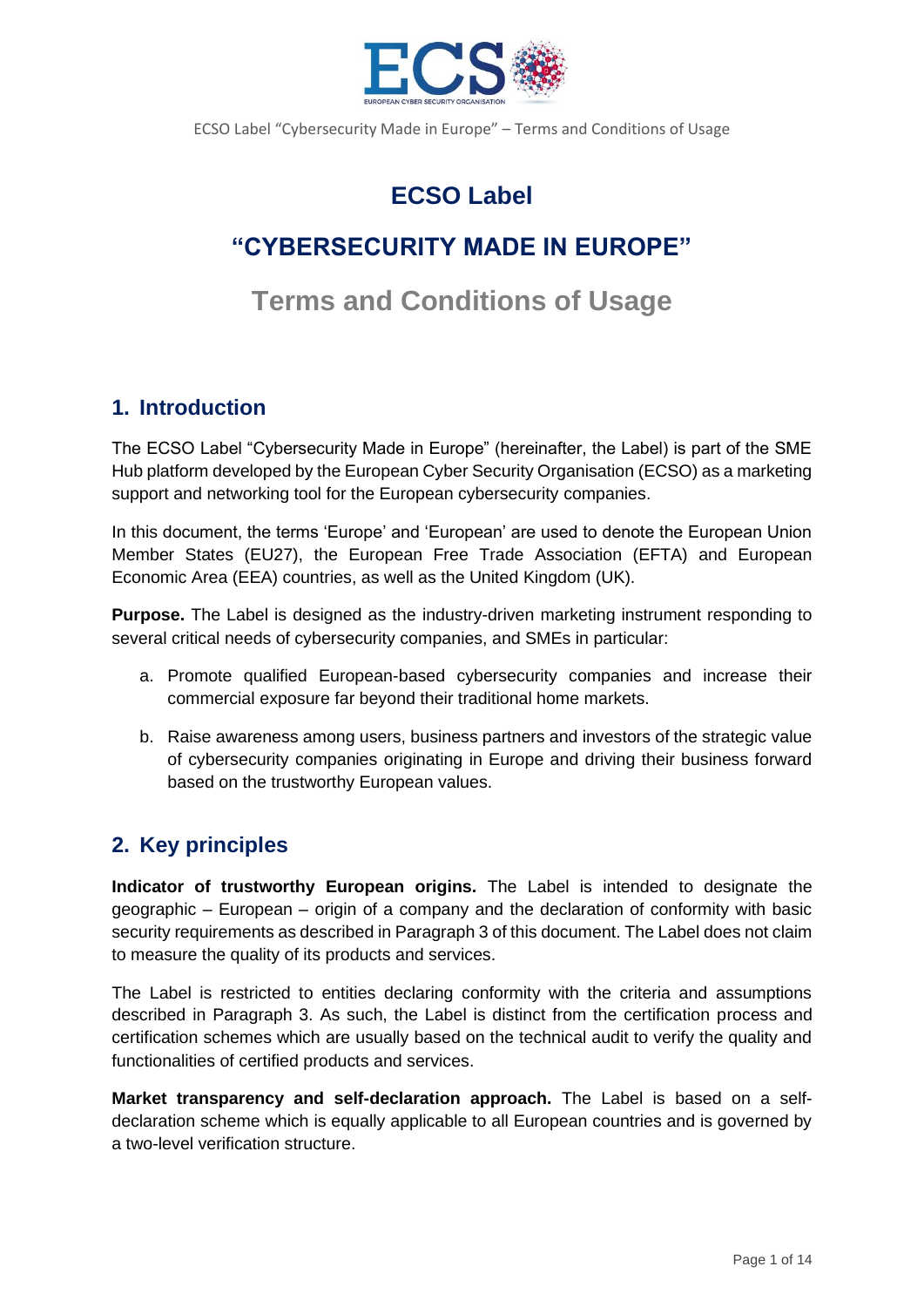

The first level consists of a network of associations which have signed the partnership agreement with ECSO and have been granted the right to issue the Label. The first level decides whether to issue the Label to the applicants.

The second level is represented by ECSO which is in charge of the general governance and issuing of the Label. ECSO also oversees the administration, communication and the external relations of the Label.

This multiscale verification approach aims to ensure the synergy with the existing national/regional initiatives and to avoid automatic attribution of the Label to unverified companies.

## **3. Eligibility requirement**

The Label is granted to the cybersecurity companies from the European Union (EU27), European Free Trade Association (EFTA) and European Economic Area (EEA) countries, as well as from the United Kingdom (UK), based on the evaluation according to the following criteria:

- a. **European-based:** The company is a legal entity, headquartered in Europe. If the company is a part of a group, then the group headquarters must be registered in Europe.
- b. **European ownership:** The company must provide reasonable assurance (declaring ownership structure, majority stakes) that there is no major ownership/control from the outside Europe.
- c. **Europe as a primary business place:** The company must demonstrate that it has >50% of cybersecurity R&D activities and >50% of staff (FTE) located in the EU27, EFTA, EEA countries and the UK.
- d. **Trustworthy cybersecurity (ICT) products and services**: The company declares to comply with the basic requirements defined by the ENISA's "Indispensable baseline security requirements for the secure ICT products and services<sup>41</sup>, including no-spy declaration, which ensures that no offered product or solution contains backdoors (non-declared functionality).
- e. **Data and privacy:** The company declares to be GDPR compliant.

## **4. Application process**

<sup>&</sup>lt;sup>1</sup> See Annex III and ENISA, 'Indispensable baseline security requirements for the procurement of secure ICT products and services', 21 January 2017. Accessible: [https://www.enisa.europa.eu/publications/indispensable](https://www.enisa.europa.eu/publications/indispensable-baseline-security-requirements-for-the-procurement-of-secure-ict-products-and-services)[baseline-security-requirements-for-the-procurement-of-secure-ict-products-and-services.](https://www.enisa.europa.eu/publications/indispensable-baseline-security-requirements-for-the-procurement-of-secure-ict-products-and-services)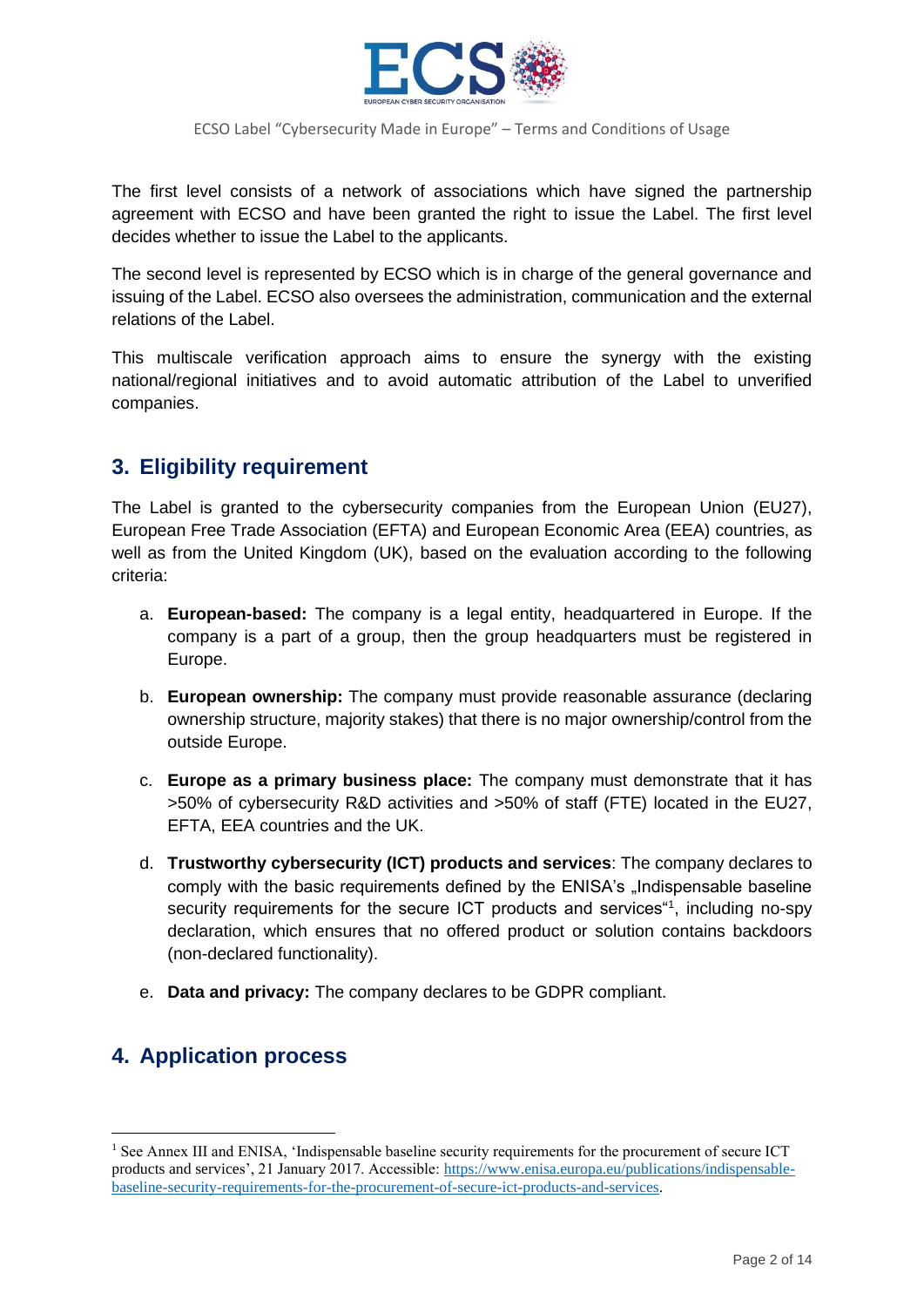

**Issuing timeline.** The applications for the Label are accepted on a rolling basis. It is recommended that the final decision on the application shall be issued within the period of two months (60 days), which starts on the day when the applying company submits the application to the issuing association for the evaluation procedure.

**Required documents.** The Label is issued to companies fully meeting the criteria, which are defined in the application form (see Annex I). Each company applying for the Label shall submit a duly completed application form, as well as the following documents:

- a. Factsheet about the company, including the declaration of the ownership structure, majority stakes and proof of the majority of R&D activities in Europe.
- b. Declaration about the conformity with ENISA's "Indispensable baseline security requirements for the secure ICT products and services" (including the description for each of the 10 points).
- c. Letter signed by the CEO or any authorised signatory of the company with power of attorney, declaring the correctness of the application form.
- d. Payment commitment for the processing fee for issuing the Label.

The completed documents must be sent electronically to either the issuing association of the country where the company has its legal headquarters or to any other issuing association of its choice. The list of qualified associations is available in the Annex II of this document.

## **5. Verification and approval procedure**

The verification and approval procedure are carried out by the qualified issuing association. In cases, where the evaluation has been carried out by the third-party expert, the qualified issuing association includes such evaluation into final decision regarding the applicant's compliance with the Label requirements.

After the verification of the eligibility criteria is completed and the payment is received, the applicant shall allow the qualified issuing association to make all necessary background checks, as well as quality and plausibility review, to verify the content of the self-declaration. Such verification could be made in-house or with the support of an independent third-party expert mandated by the qualified issuing association if necessary.

During the verification phase, the company for the Label might be contacted to provide more supportive evidence.

The approval procedure is recommended to be carried out in two steps:

**a. First phase**. The receipt of documents and their verification (completeness and plausibility checking) is overseen by the qualified issuing association and/or by a thirdparty expert if necessary. The third-party expert have to be an independent consultant with recognised expertise and skills in data analysis and cybersecurity. The qualified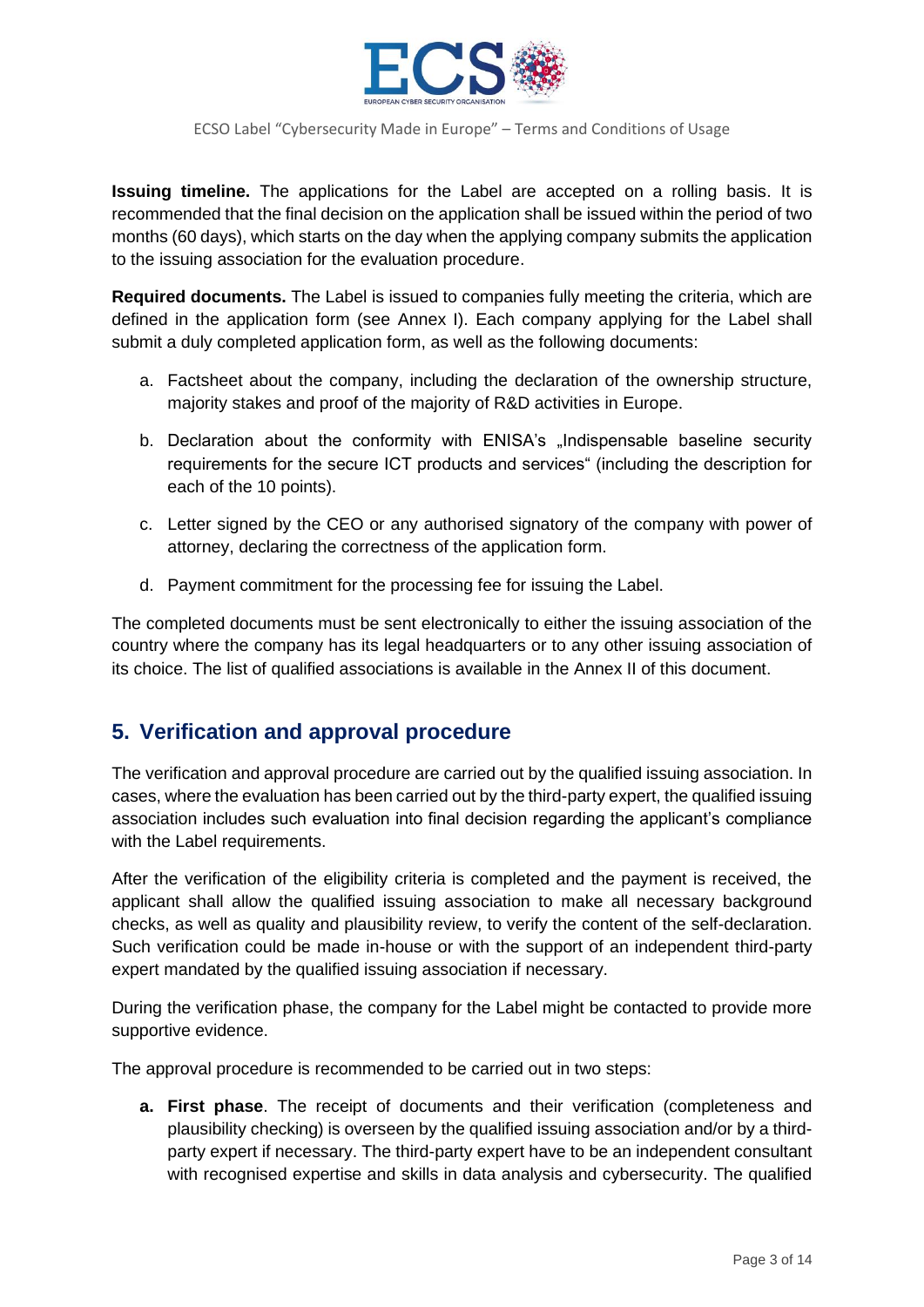

issuing association decides, after consulting with ECSO if seen necessary, whether and in which cases to hire a third-party expert.

**b. Second phase.** Based on the results of the investigation and verification process, the decision to either approve or defer or decline the application for the Label is made by the qualified issuing association. In cases of suspicious or unclear applications, the qualified issuing association shall consult ECSO regarding the final decision.

If a qualified issuing association issues a local/national label according to the equal criteria, for which the applicant already has successfully qualified, then the ECSO Label can be issued with no further checks. Regardless of this, the company needs to fill in the application form to allow the ECSO Label Committee to keep the database up-to-date and pay the Label fee.

## **6. Issuing procedure**

All cybersecurity companies granted the right to use the Label will be registered in a publicly accessible database on the ECSO website, accompanied by the companies' factsheet declaration regarding the conformity with ENISA's "Indispensable baseline security requirements for the secure ICT products and services". Details about security measures of the company will not be published. The factsheet about the company, including the declaration of the ownership structure, majority stakes and proof of the majority of R&D activities in Europe will not be published.

## **7. Period of validity**

Each labelled cybersecurity company has the right to carry the Label for the period of 12 (twelve) months.<sup>2</sup> Once the deadline has expired, the reissuing procedure must be performed based on the declaration of the relevant changes to the initial declaration.

The holder of the Label commits to inform the qualified issuing association, as well as ECSO, about any modifications of its capital characteristics or the general terms and conditions of sales, as these modifications might affect the eligibility to the Label. The changes to the criteria described in Paragraph 3. shall be reported within 1 (one) month after the change has taken effect (e.g. change of ownership). Non-reporting of changes affecting the eligibility criteria is considered a breach of the Label conditions and may result in immediate revocation of the Label.

Validity of the Label ends when either the issuing period has ended without performing the reissuing procedure or when any eligibility requirement voids. After the end of validity period, the company lose the right to use the Label both electronically and physically. A grace period of 1 (one) month is granted to remove the Label from all communications.

<sup>&</sup>lt;sup>2</sup> The exception is made for the pilot phase of the Label, which will last for 18 months.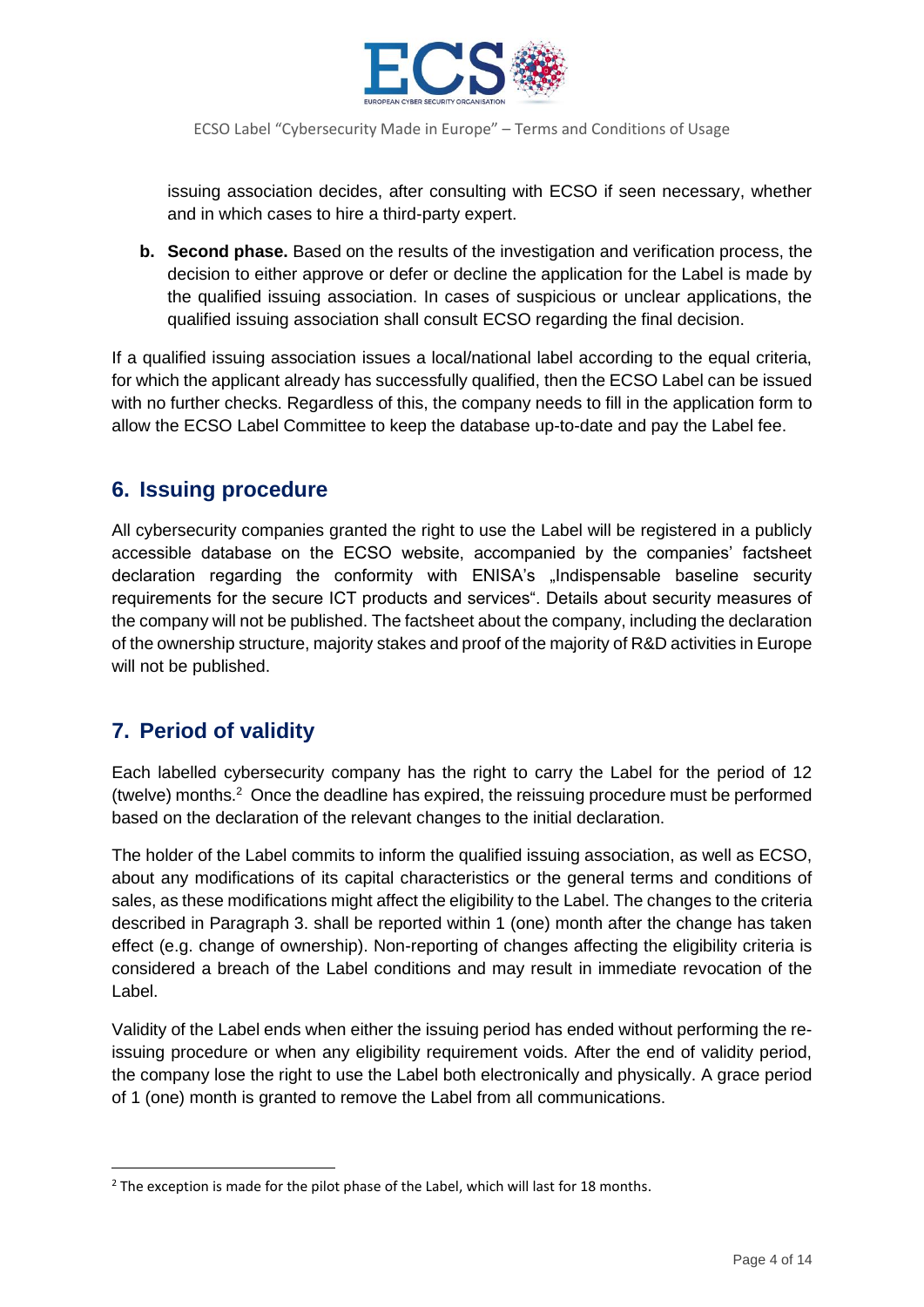

ECSO maintains an up-to-date list of the valid holders of the label on its website (www.ecsorg.eu), where the status of any company can be checked.

## **8. Governance**

ECSO owns the Label scheme, keeps the database of companies, ensure promotion and marketing of the Label at the European level. As the owner of the Label, ECSO grands the right to the partnering associations to issue the Label at the local and national level.

European-based association willing to become an ECSO partner and issue the Label shall receive the accreditation from ECSO and sign a Partnership Agreement. Only the ECSO accredited associations will be allowed to issue the Label.

## **9. Fees**

The pricing of the Label is discretionary to the issuing organisations based on their own costs related with the investigation and verification of the applications submitted by the cybersecurity companies applying for the Label, as well as on the membership benefits the association offers to its members.

For more details please refer to the qualified issuing association of the country where your company has its legal headquarters or any other ECSO accredited association (see Annex II).

## **10. Logo Usage**

The usage of the Label is reserved to the companies which receive a formal approval of their application from the qualified issuing association, based on the criteria identified in this document.

The company, which compliance with the Label criteria are confirmed, receives a nonexclusive and non-transferable right to use the Label for the institutional and communication purposes (e.g. corporate website, marketing brochure etc), as well as for the general terms and conditions of sale.

The right of usage of the Label is strictly limited to the legal entity which has been granted the right to use the Label and therefore cannot be transferred to a third party (company, institution, federation) under any circumstances. Exceptions are 100% owned subsidiaries which fully comply to the governance of the eligible legal entity including full conformance with eligibility requirements described in the paragraph 3. Such entities shall be listed in the application form.

Companies granted a right to use the logo shall utilise the Label logo in compliance with the following rules:

a. The logo will appear as provided by ECSO and qualified issuing association.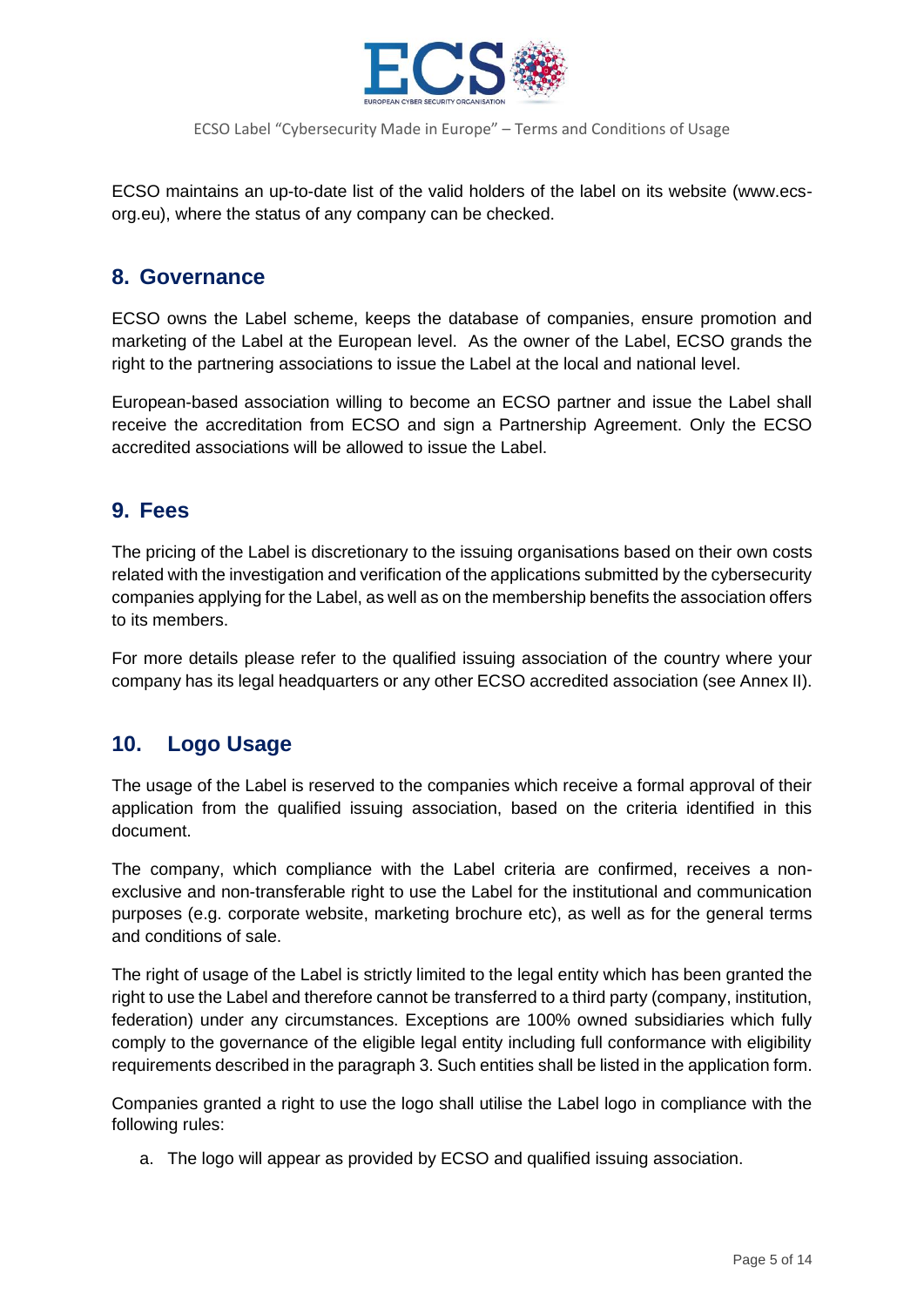

- b. The logo will always stand alone and will not be combined with any other graphical elements.
- c. The logo will not be altered in any manner including its size, proportions, font, design, arrangement, colours, or elements or animated, morphed or otherwise distorted in perspective or appearance.
- d. The logo will be displayed in a positive manner and will not be used in any way that adversely affects ECSO Label scheme.
- e. It is understood that the user of the logo shall not acquire and shall not claim any title to the logo which is the subject of this authorisation.
- f. The user shall not register or seek to register any trademark or name which contains the logo, or which is so similar to the logo as to be likely to cause deception or confusion.
- g. The logo will not be used or displayed in any way that disparages ECSO Label scheme, infringes any intellectual property or other rights of ECSO, violates any national or international law, or diminishes or otherwise damages ECSO' goodwill in the logo.

The Label "Cybersecurity Made in Europe" is a registered trademark and unauthorised usage of it will be legally prosecuted.

## **11. GDPR compliance**

ECSO fully complies with the General Data Protection Regulation (EU) 2016/679 (GDPR) and carries out its activities based on transparency and accountability. Allowing ECSO to implement correctly GDPR is a shared responsibility between the ECSO Secretariat and the associated parties.

In becoming the holder of the Label, each organisation commits to notify the qualified issuing association and ECSO about the changes in points of contacts (POCs) that could potentially cause breaches in security or GDPR implementation. The company should inform and request the ECSO Secretariat to remove a person from a mailing list and delete its access to the ECSO Registry once this person does no longer work for the company or changes departments that are not following the work of the ECSO.

The information provided in the Label application form will be used solely for the purpose of verification and issuing of the Label.

ECSO operates according to its Data Privacy Policy: [https://www.ecs-org.eu/documents/data](https://www.ecs-org.eu/documents/data-privacy-policy.pdf)[privacy-policy.pdf.](https://www.ecs-org.eu/documents/data-privacy-policy.pdf) Your data will be stored and treated in accordance with this Policy.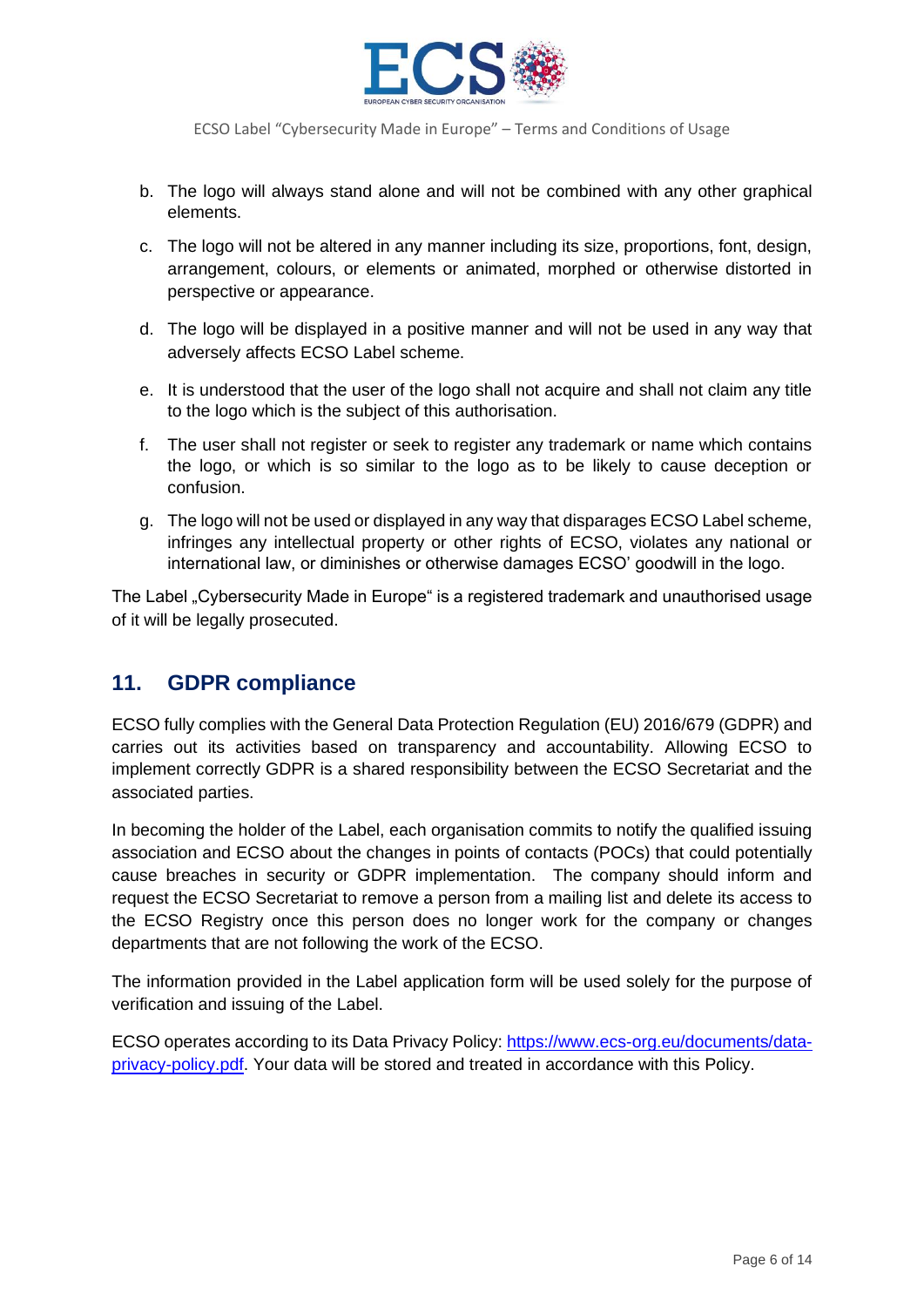

### **ANNEX I**

### **"CYBERSECURITY MADE IN EUROPE"**

### **Application Form Sample**

### **(All fields market with \* are mandatory)**

Thank you for your interest in the Label "Cybersecurity Made in Europe". Please proceed by completing this Application Form.

A prerequisite to answer some of the questions below and to use the ECSO Label is to read and accept the Terms and Conditions of the Label usage.

Please send the completed and duly signed (end of the document) application form to the qualified issuing association (please see the contact details by country below).

As part of the application process, some additional information might be requested from you to allow the qualified issuing association to carry out proper evaluation of your application.

#### **Application as:** *(Please tick one answer only\*)*

| Large providers (directly represented) of cybersecurity solutions / services providers                                                                                                                     |  |
|------------------------------------------------------------------------------------------------------------------------------------------------------------------------------------------------------------|--|
| SMEs (as per European Commission definition <sup>1</sup> ) solutions / services providers directly<br>represented; Associations composed only by SME, Startups, Incubators, Accelerators<br>- medium sized |  |
| SMEs (as per European Commission definition <sup>1</sup> ) solutions / services providers directly<br>represented; Associations composed only by SME, Startups, Incubators, Accelerators<br>- small sized  |  |
| SMEs (as per European Commission definition <sup>1</sup> ) solutions / services providers directly<br>represented; Associations composed only by SME, Startups, Incubators, Accelerators<br>- micro sized  |  |

<sup>1</sup> NOTE ON SMES

| <b>Staff</b> | Turnover | or | Balance sheet total |  |
|--------------|----------|----|---------------------|--|
| headcount    |          |    |                     |  |
|              |          |    |                     |  |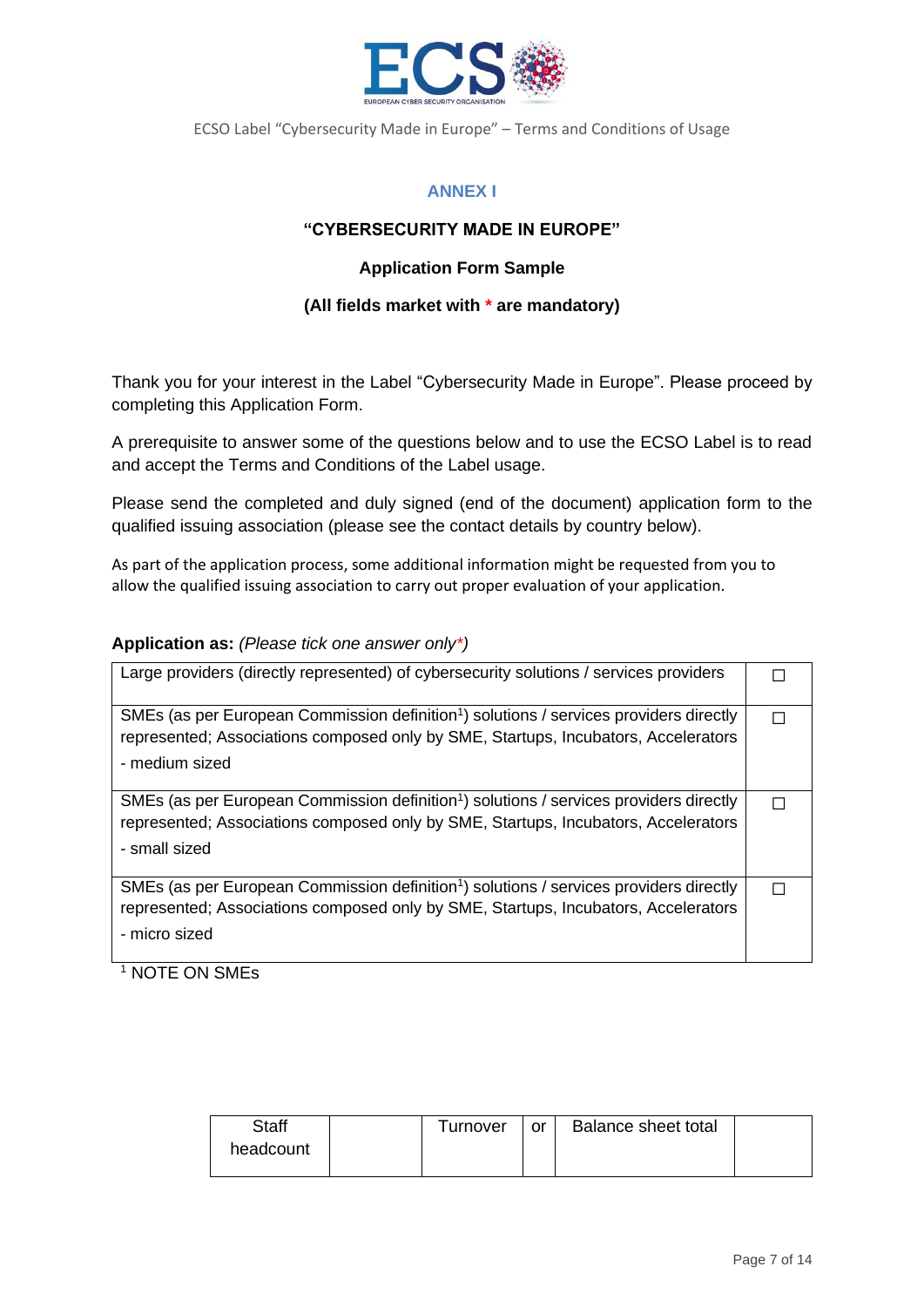

| < 250 | ≤ € 50 m | ≤ € 43 m |  |
|-------|----------|----------|--|
| < 50  | ≤ € 10 m | ≤ € 10 m |  |
| < 10  | ≤ € 2 m  | ≤ € 2 m  |  |

### **A) DETAILS OF THE ORGANISATION APPLYING FOR THE LABEL**

**Full Name of the Organisation\*:**

**Short Name of the Organisation:**

**Company headquarters registered in:** 

**Postal Address: Street Name or P.O. Box\*:**

**Postal Address: Number\*:**

**Postal Address: Town\*:**

**Postal Code / Cedex\*:**

**Country\*:**

#### **Internet Homepage:**

If your organisation/company belongs to a larger group or is an affiliated company, please give the name of affiliated organisation/company:

#### **VAT Number\*:**

#### **Billing address**

If it is different from the postal address above, please add it here:

| Street Name or P.O. Box: |                      | Number:  |
|--------------------------|----------------------|----------|
| Town:                    | Postal Code / Cedex: | Country: |

**ORGANISATION PROFILE\*:** (Short general description of your organisation, at least 5 lines of text)

**CYBERSECURITY RELATED ACTIVITIES\*:** (More specifics on cybersecurity related activities of your organisation, at least 5 lines of text)

### **B) COMPLIANCE WITH THE TERMS AND CONDITIONS OF THE LABEL USAGE**

**I declare that:**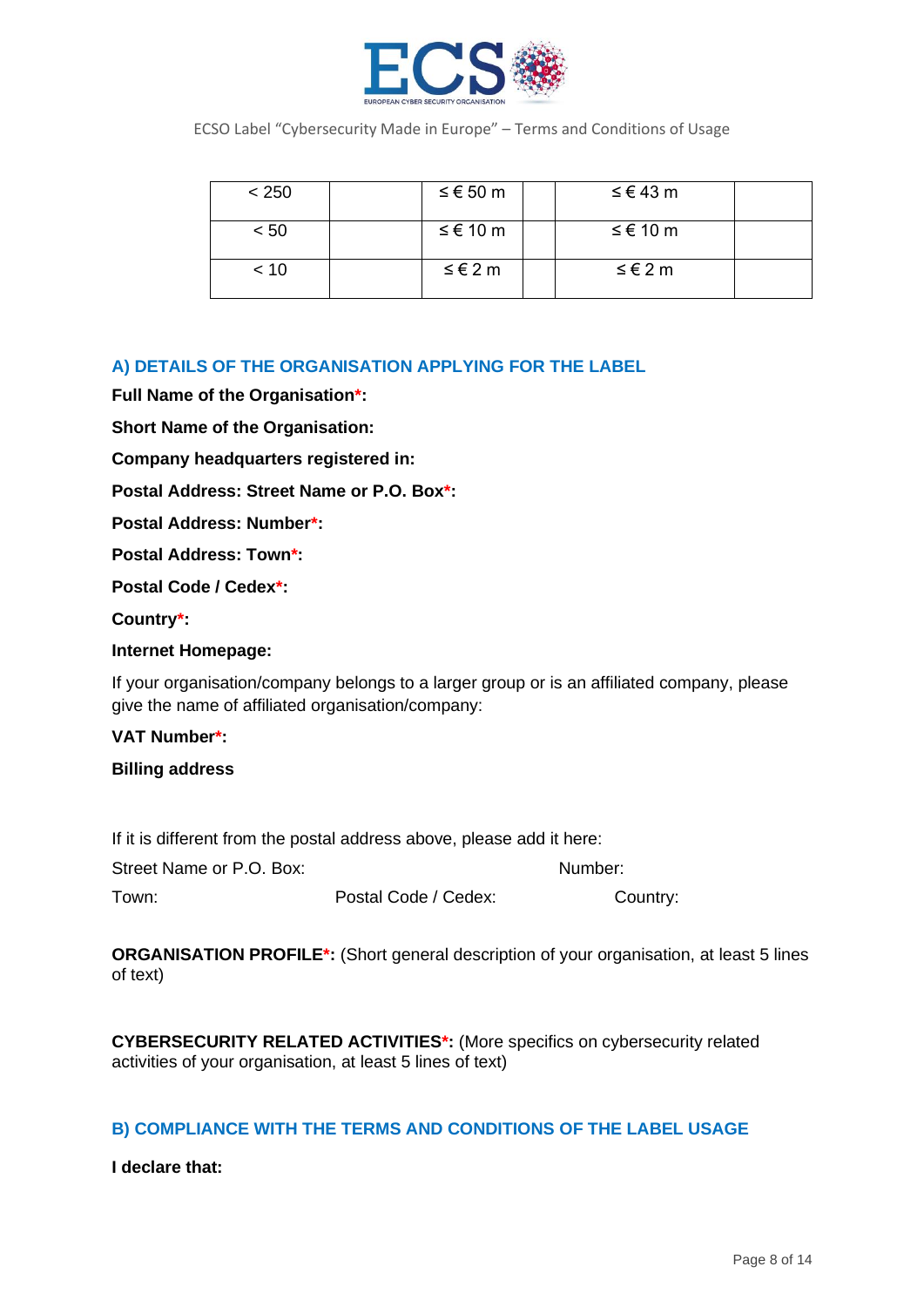

 $\Box$  The company is a legal entity, which headquarters are located in Europe.

 $\Box$  The major ownership of the company is from European capital. The final beneficiaries are within Europe. There is no majority governance or decision power over the company from entities outside Europe.

 $\Box$  The company has >50% of cybersecurity R&D activities and >50% of staff (FTE) located in the EU27, EFTA, EEA countries, as well as the UK.

 $\Box$  The company complies with the basic requirements defined by the ENISA's  $\Box$ Indispensable baseline security requirements for the secure ICT products and services", including no-spy declaration, which ensures that no offered product or solution contains backdoors.

 $\Box$  The company is GDPR compliant.

### **Required complementary document to be attached to the application form:**

 $\Box$  Factsheet about the company including the declaration of ownership structure/majority stakes and demonstration of majority of R&D activities in Europe. Must include supervisory board members incl. name and nationality (if applicable).

 $\Box$  Factsheet about conformity with ENISA's paper (this will be published on the Label owner list / ECSO website): description for each of the 10 points how compliance is assured.

 $\Box$  Letter signed by the CEO or any authorised signatory of the company with power of attorney, declaring the correctness of the application form.

### **ECSO CYBERSECURITY REGISTRY**

| Do you want to appear in the ECSO Cybersecurity Registry? | $YES \Box$ NO $\Box$ |  |
|-----------------------------------------------------------|----------------------|--|
|-----------------------------------------------------------|----------------------|--|

We offer you an opportunity to be a part of the ECSO Cybersecurity Registry.

The ECSO Cybersecurity Registry has been designed as a database and a search platform of the European cybersecurity companies and in particular SMEs. The Registry would provide the possibility to register companies' profiles and present their products and services to potential business partners, as well as investors. It aims to serve as a comprehensive and up-to-date search platform of the European cybersecurity solutions. The ECSO Cybersecurity Registry is currently under the implementation and is planned to be launched in early 2021.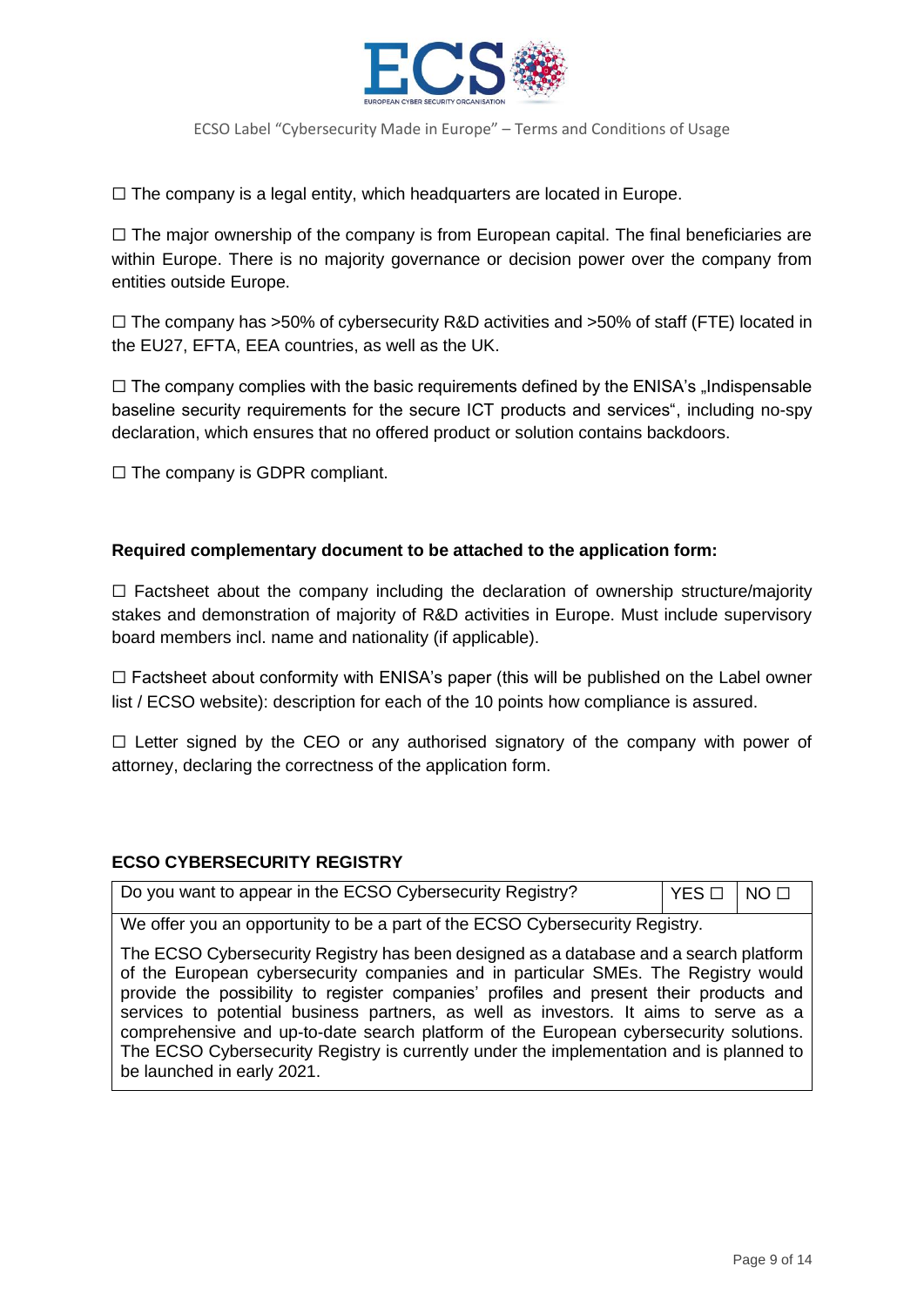

#### **C) MAIN CONTACT POINT AND REPRESENTATIVE OF THE ORGANISATION**

| Family name*              |                                                            |               |
|---------------------------|------------------------------------------------------------|---------------|
| First name(s) $*$         |                                                            |               |
| Title                     |                                                            |               |
| Gender* □                 | Male                                                       | $\Box$ Female |
| Position in organisation* |                                                            |               |
|                           | Department / Faculty / Institute / Laboratory / Group name |               |
| Phone*                    |                                                            |               |
| Email*                    |                                                            |               |

#### **ADDRESS OF THE MAIN CONTACT POINT (IF OTHER THAN A)**

| Street name         | Number  |
|---------------------|---------|
| Town                |         |
| Postal code / Cedex | Country |

### **DATA PROTECTION**

The information you provide in this form will be used solely for the purpose of verifying and managing your application request to the Label 'Cybersecurity Made in Europe'.

The European Cyber Security Organisation (ECSO), the owner of the Label, and its network of qualified issuing associations have respective data protection policies and complies with the EU data protection regulations. The ECSO data privacy policy can be found on its website, [here.](https://www.ecs-org.eu/documents/data-privacy-policy.pdf)

If you or the individuals listed above later wish to withdraw their contact details, please contact the qualified issuing association you have submitted your application to and/or ECSO Secretariat via [secretariat@ecs-org.eu.](mailto:secretariat@ecs-org.eu)

**I confirm that I am authorised to formally represent my company/organisation or subgroup thereof and have read and agree with the Terms and Conditions of the Label Usage.**

**Date\*:**

**Signature of the authorised representative\*:** 

**\_\_\_\_\_\_\_\_\_\_\_\_\_\_\_\_\_\_\_\_\_\_\_\_\_\_\_\_\_\_\_\_\_\_\_\_\_\_\_\_\_\_\_\_\_\_\_\_\_\_\_**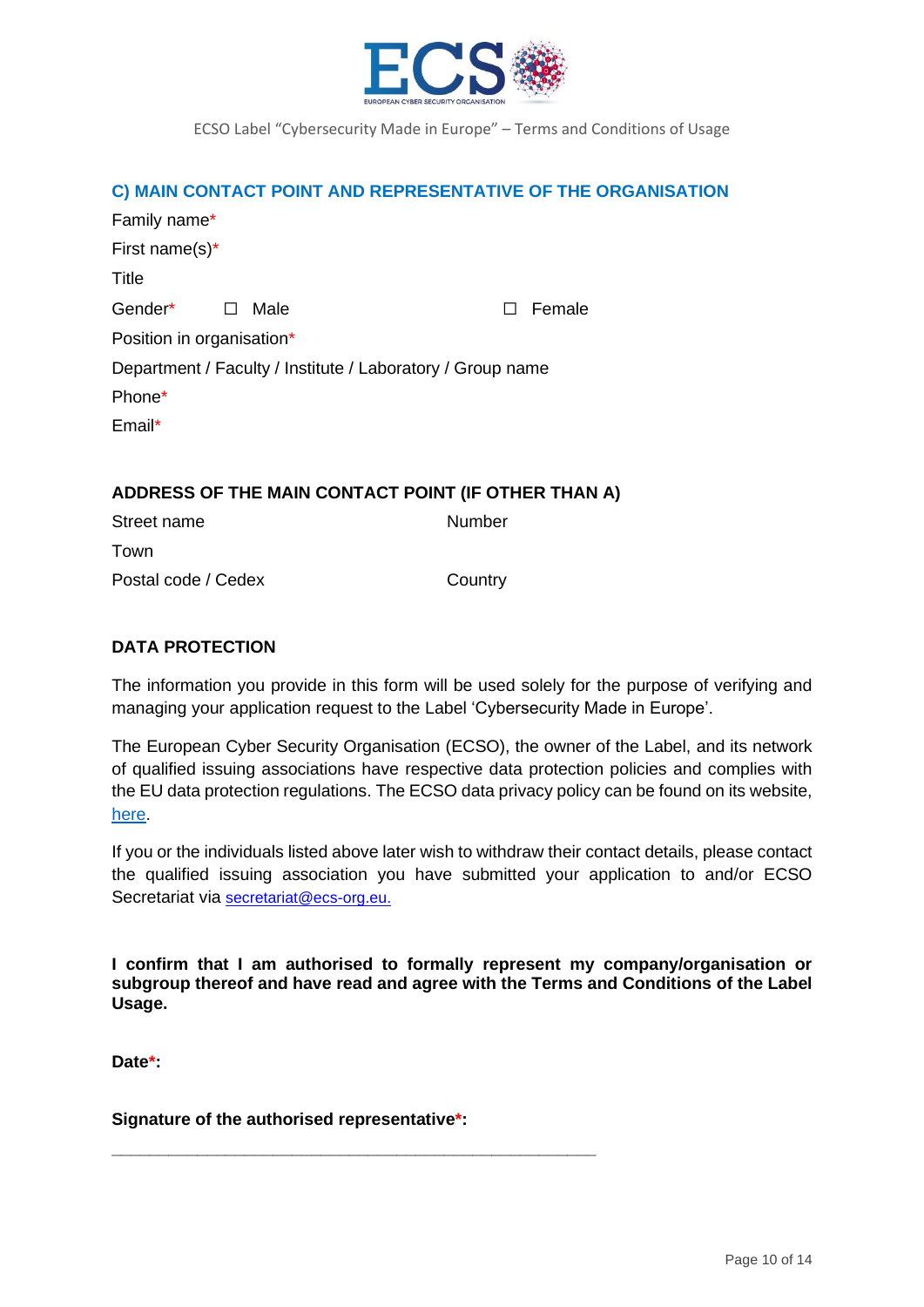

### **ANNEX II**

### **List of Qualified Issuing Associations by Country**

The principal contact points for the Label matters are the qualified issuing associations which have signed a partnership agreement with the European Cyber Security Organisation (ECSO).

The qualified issuing associations are responsible for providing answers to any technical questions that the applying company will have regarding the Label within two weeks maximum.

| Austria:            |
|---------------------|
| Belgium:            |
| Croatia:            |
| Republic of Cyprus: |
| Czech Rep:          |
| Denmark:            |
| Estonia:            |
| Finland:            |
| France:             |
| Germany:            |
| Greece:             |
| Hungary:            |
| Ireland:            |
| Italy:              |
| Latvia:             |
| Lithuania:          |
| Luxembourg:         |
| Malta:              |
| Netherland:         |
| Poland:             |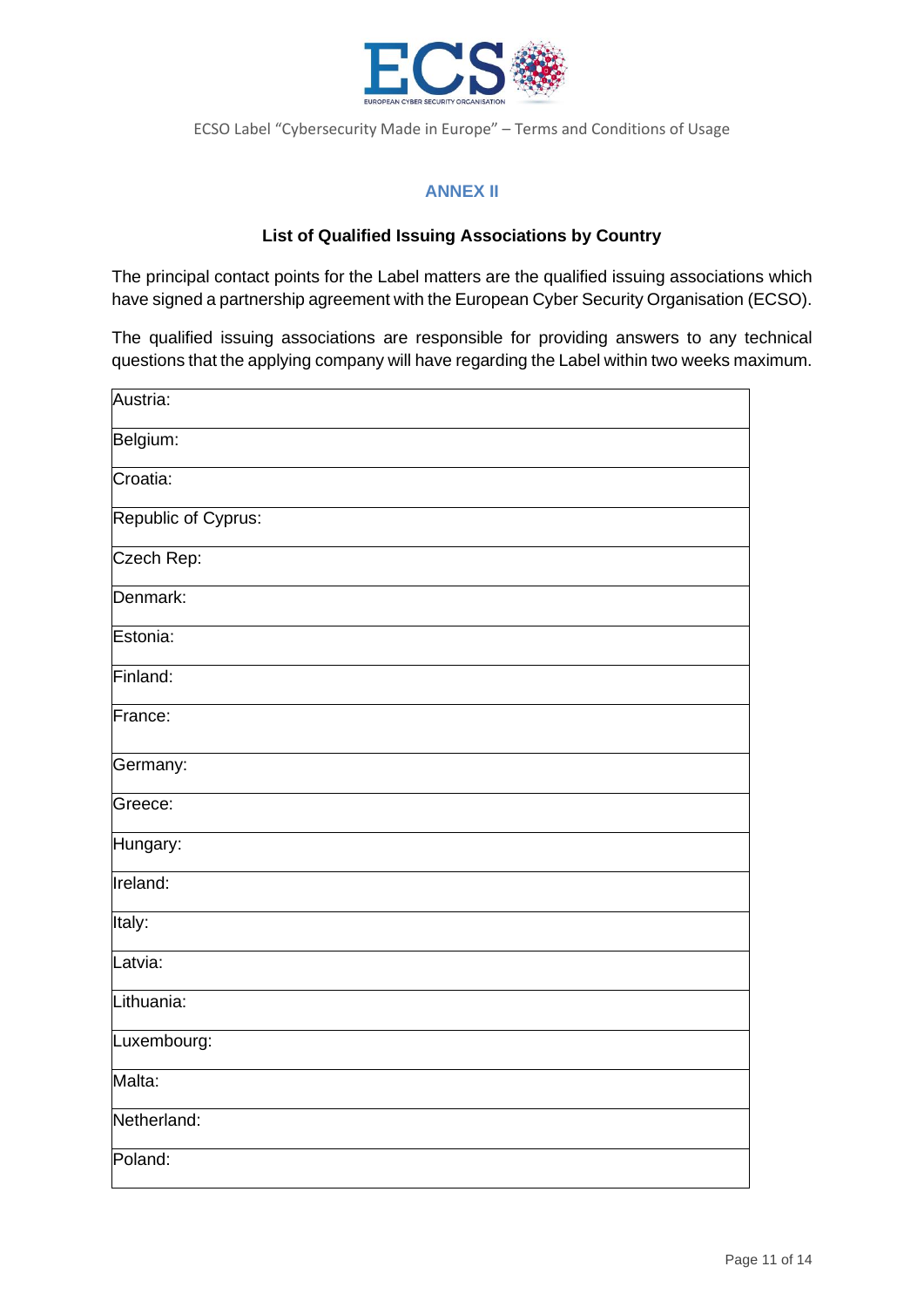

|                   | Portugal: |  |  |
|-------------------|-----------|--|--|
|                   | Romania:  |  |  |
|                   | Slovakia: |  |  |
| Spain:<br>Sweden: | Slovenia: |  |  |
|                   |           |  |  |
|                   |           |  |  |
|                   | UK:       |  |  |

ECSO Secretariat : [EU\\_Label@ecs-org.eu](mailto:EU_Label@ecs-org.eu)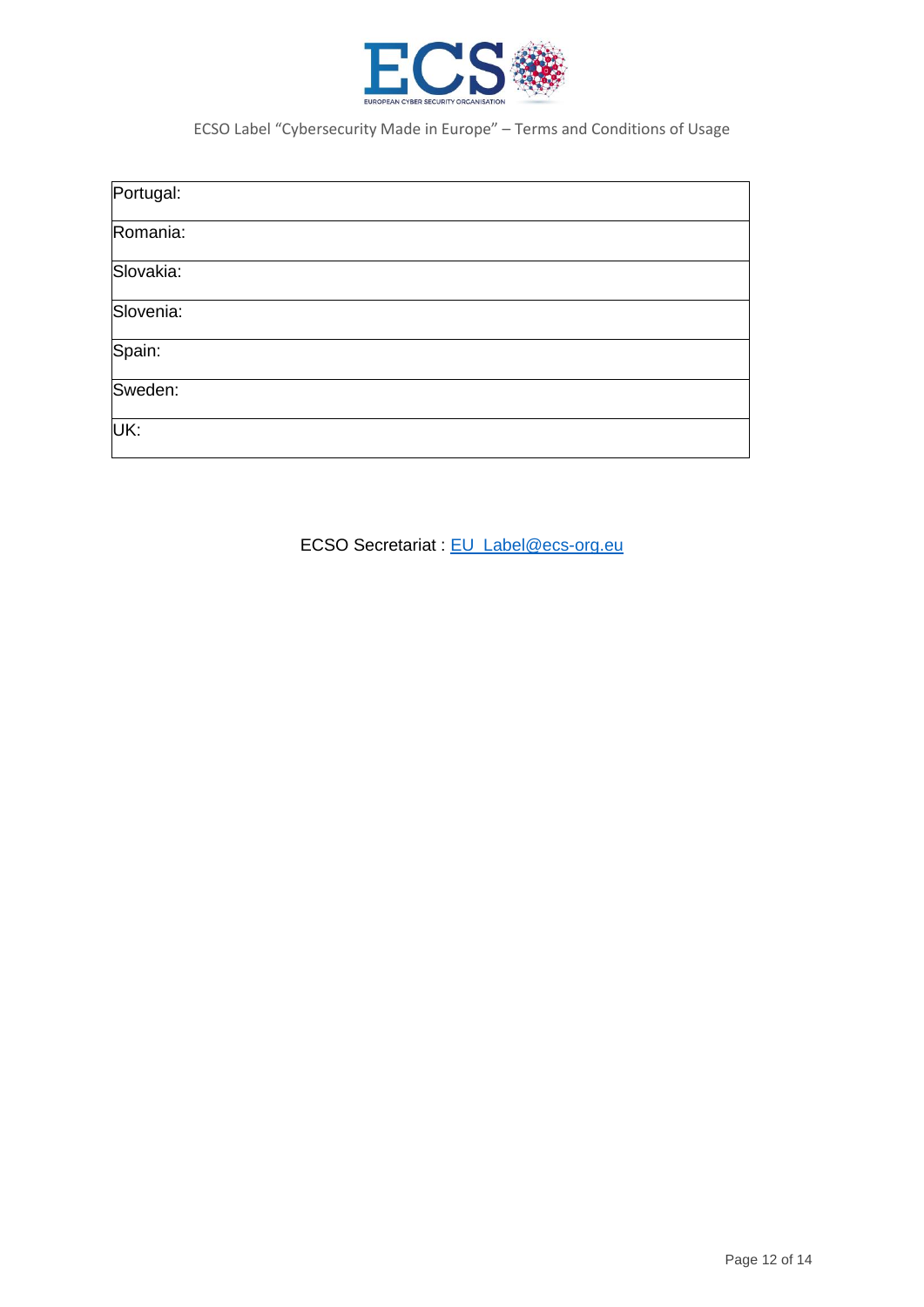

### **Annex III**

### **Conformity declaration with ENISA's Indispensable baseline security requirements for the procurement of secure ICT products and services**

| <b>Principle</b>              | <b>Requirement</b>                                                                                                                                                                                                                                                         | <b>Fulfilled</b><br>(yes/no) | Explanation <sup>3</sup> |
|-------------------------------|----------------------------------------------------------------------------------------------------------------------------------------------------------------------------------------------------------------------------------------------------------------------------|------------------------------|--------------------------|
| Security by<br>Design         | The provider shall design and<br>pre-configure the delivered<br>product such that functionalities<br>are based on well-established<br>security practices and are                                                                                                           |                              |                          |
|                               | reduced to the strict minimum<br>required for system operations.                                                                                                                                                                                                           |                              |                          |
| Least Privilege               | The provider shall design and<br>pre-configure the product<br>according to the least privilege<br>principle, whereby<br>administrative rights are only<br>used when absolutely<br>necessary, sessions are<br>technically separated and all<br>accounts will be manageable. |                              |                          |
| Strong<br>Authentication      | The product shall provide and<br>support strong authentication<br>mechanisms for all accounts. If<br>authentication is unsuccessful<br>the product shall not allow any<br>user specific activities to be<br>performed.                                                     |                              |                          |
| <b>Asset Protection</b>       | The product shall provide<br>adequate level of protection for<br>critical information assets during<br>storage and transmission.                                                                                                                                           |                              |                          |
| Chain<br>Supply<br>Security   | The provider shall give means<br>to ensure that the product is<br>genuine, cannot be tainted<br>during operation, and its<br>integrity are warranted<br>throughout the product's<br>lifecycle.                                                                             |                              |                          |
| Documentation<br>Transparency | The provider shall offer<br>comprehensive and<br>understandable documentation<br>about the overall design of the<br>product, describing its                                                                                                                                |                              |                          |

<sup>&</sup>lt;sup>3</sup> Please explain how you fulfil this requirement, resp. if you do not fulfil give an explanation why not or why it may not be applicable.